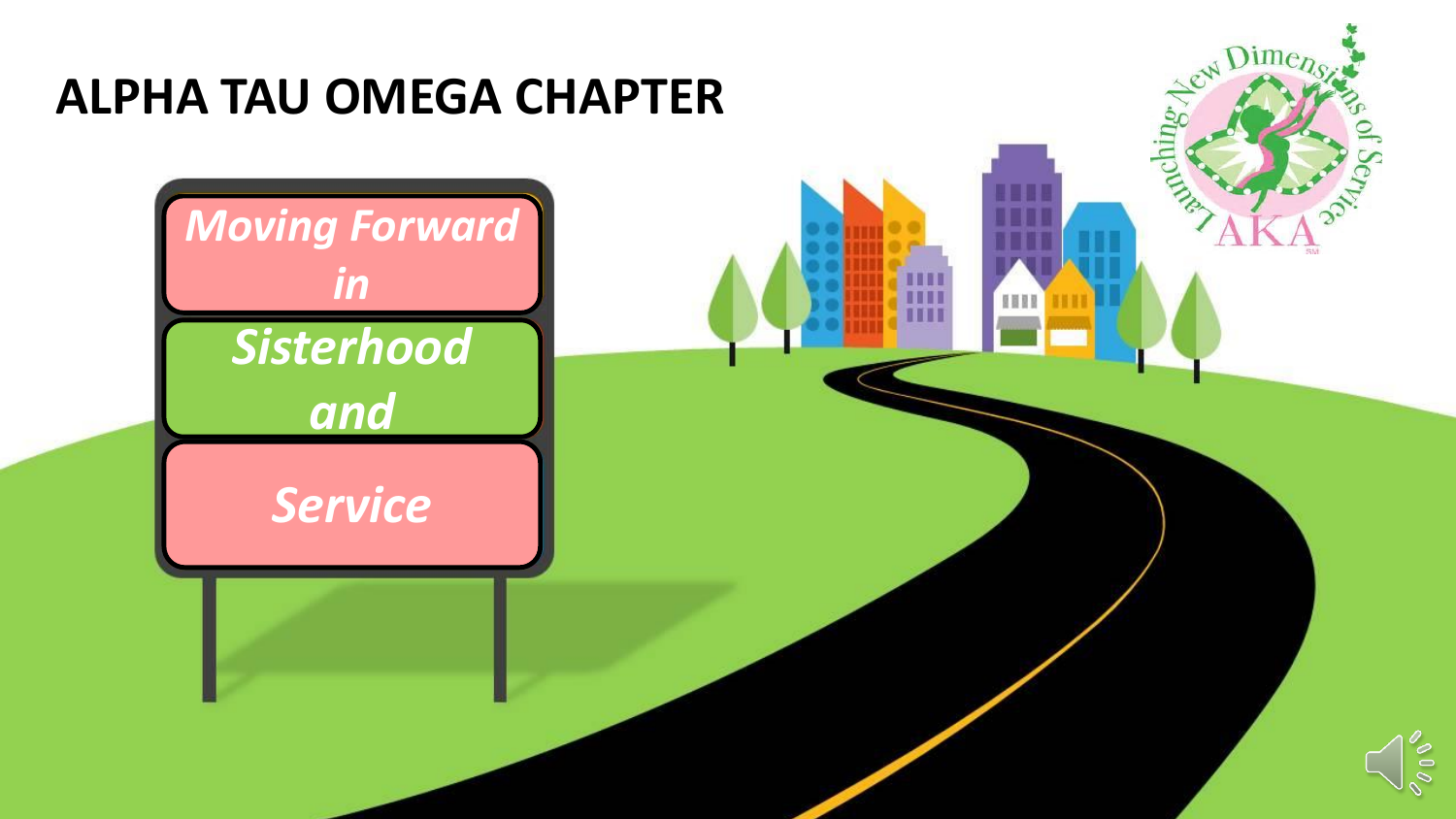# ALPH TAU OMEGA CHAPTER STRATEGIC PLAN 2015 – 2018

2 "*MOVING FORWARD IN SISTERHOOD AND SERVICE*"



**ALPHA TAU OMEGA CHAPTER SOUTH CENTRAL REGION SAN ANTONIO, TEXAS**

#### **ALPHA TAU OMEGA CHAPTER**

**"Moving Forward in Sisterhood and Service"**

**Alpha Tau Omega Strategic Plan is designed to assist the leadership with assessing the status of the chapter in order to simplify our procedures and systems, clarify responsibilities and establish goals that enable us to be a "premier unique sisterhood of distinguished professional women united to serve mankind."**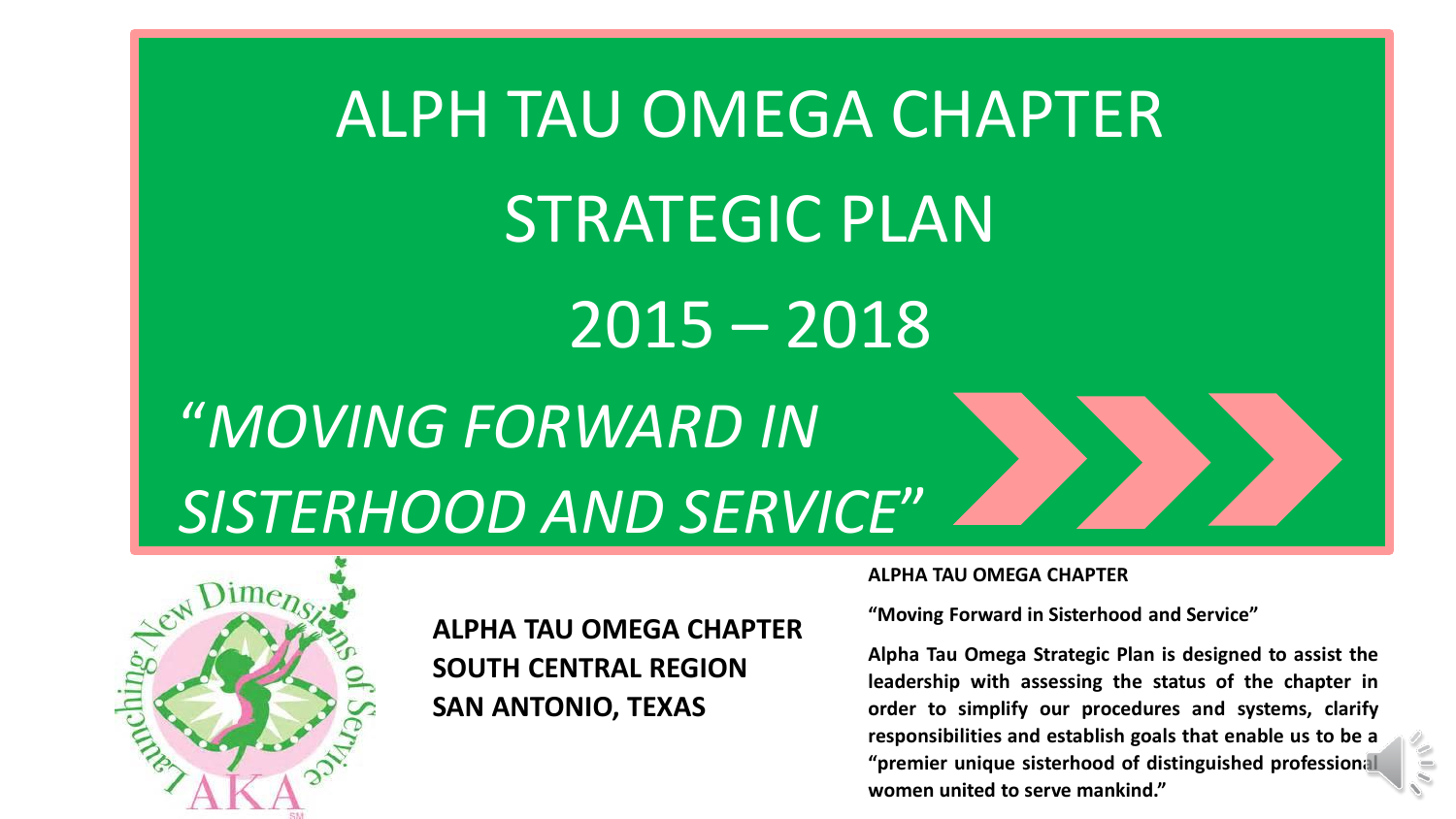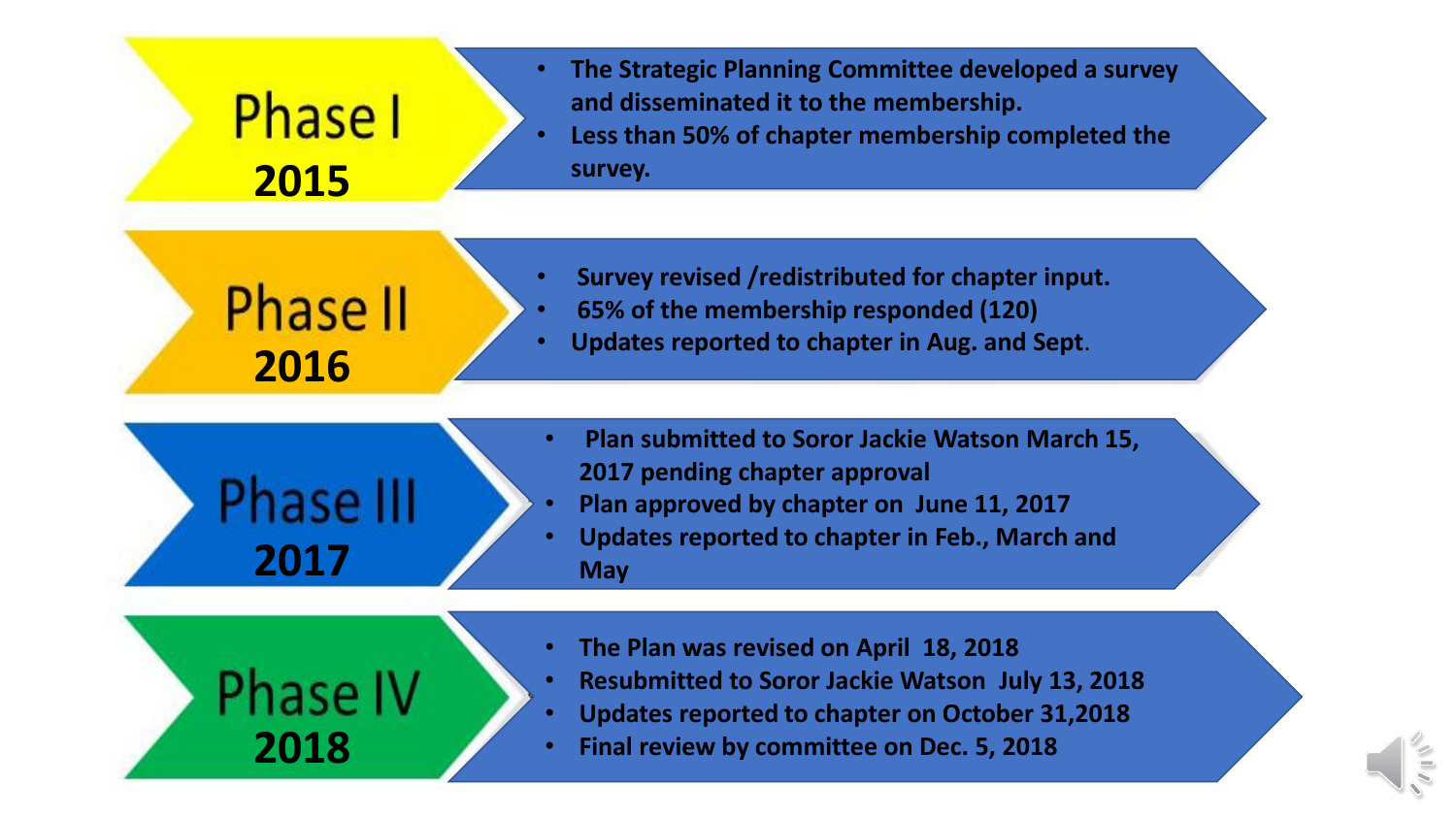**The purpose of the Strategic Plan is to define the results Alpha Tau Omega Chapter seeks to accomplish in alignment with Alpha Kappa Alpha Sorority's mission and in the fulfillment of its vision.**

**The purpose of Alpha Kappa Alpha Sorority is to cultivate and encourage high scholastic and ethical standards, to promote unity and friendship among college women, to study and help alleviate problems concerning girls and women in order to improve their social stature, to maintain a progressive interest in college life and to be of service to all mankind.**

**Alpha Kappa Alpha Sorority, Incorporated is the premier unique sisterhood of distinguished professional women united to serve humankind.**

## **PURPOSE A MISSION STATEMENT**

**Alpha Tau Omega Chapter prides itself on being a sisterhood of service. We have implemented health initiatives while maintaining a legacy of service programs with key partnerships; to serve, educate and enhance the lives of families. We utilized appropriate technology to improve organizational efficiency and remain unified and supportive of each other in all that we do..**

**VISION STATEMENT VALUE STATEMENT**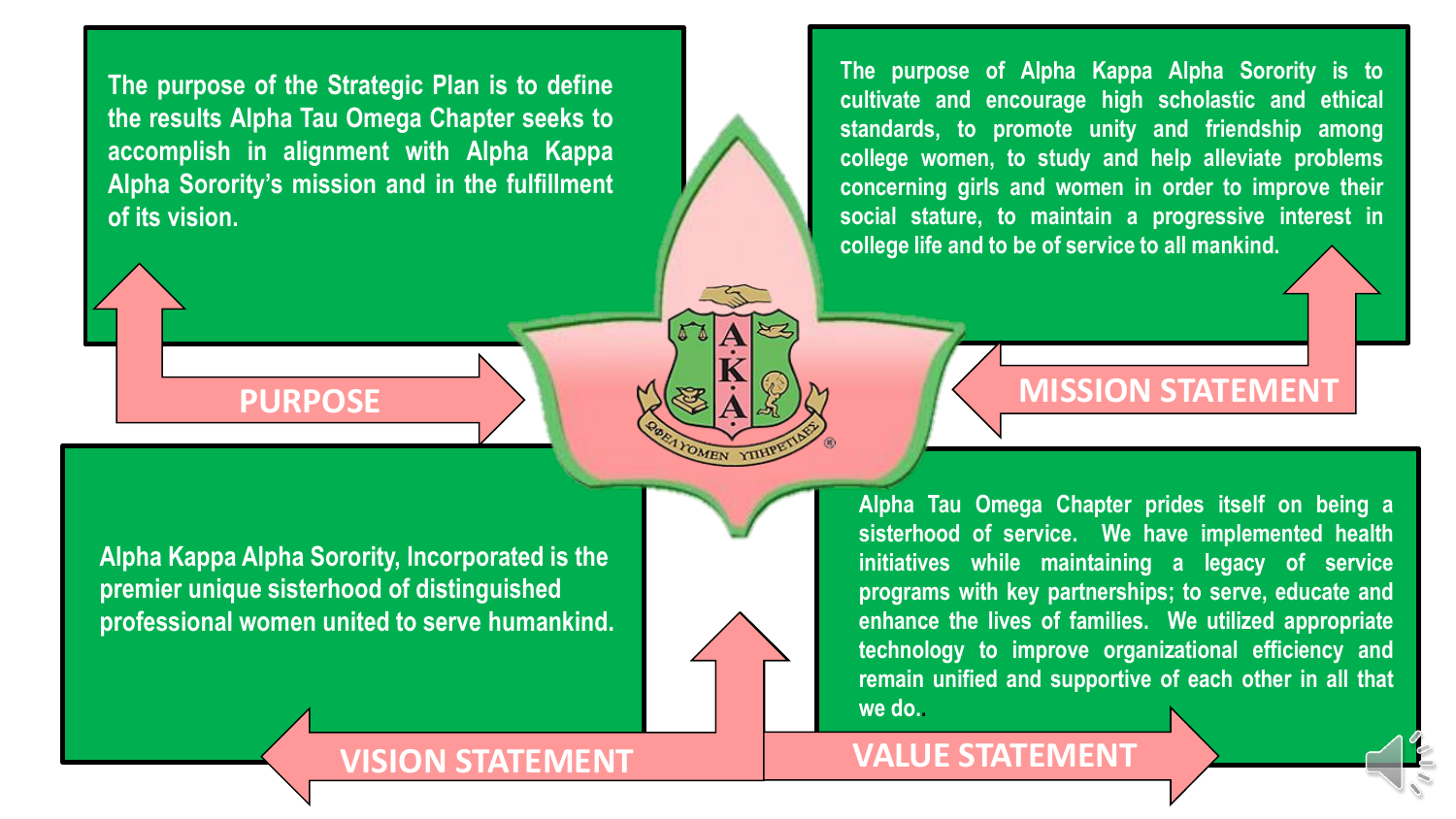

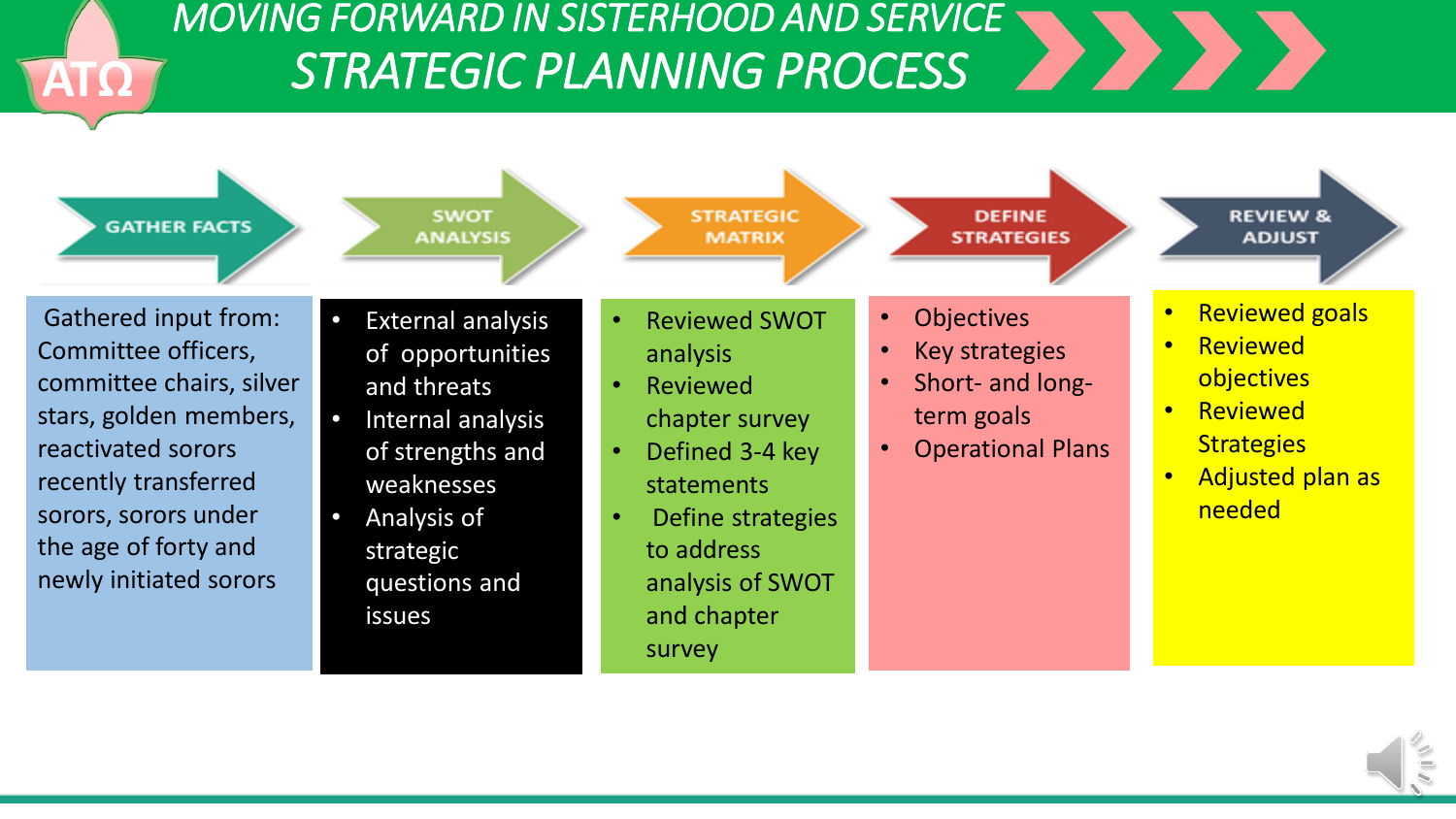

## **STRENGTHS**

- Financially Stable
- Diverse membership with a wealth of knowledge
- Established programs

## **WEAKNESSES**

- Slow to Change
- Not using a variety of communication devices
- Diversion/Cliques

## **OPPORTUNITIES**

- Leadership changes
- Opportunity to grow
- Mentoring Sorors

## **THREATS**

- Fear to speak out
- Loss of Members
- Uncommitted Leadership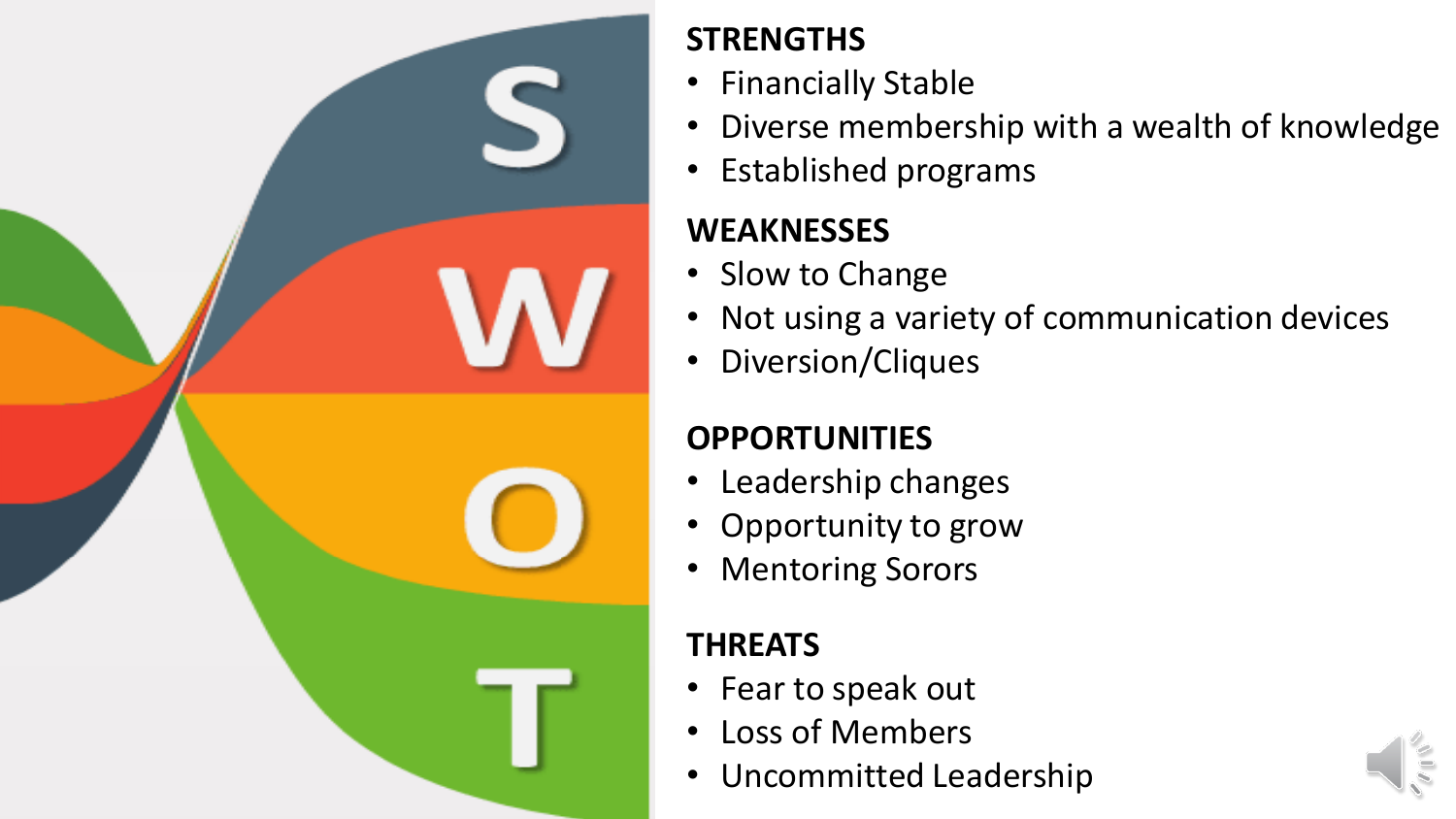

# *MOVING FORWARD IN SISTERHOOD AND SERVICE* **ΑΤΩ** *STRATEGIC PLAN FOCUS*

| <b>MEMBERSHIP</b>                                                                                                                                                                                                   | <b>SISTERLY RELATIONS</b>                                                                                             | <b>STRUCTURE AND</b><br><b>OPERATIONS</b>                                                                                                                                                                | <b>FINANCE AND</b><br><b>SUSTAINABILITY</b>                                                                | <b>PROGRAMS OF</b><br><b>SERVICE</b>                                                                                                                                                                                                                     |
|---------------------------------------------------------------------------------------------------------------------------------------------------------------------------------------------------------------------|-----------------------------------------------------------------------------------------------------------------------|----------------------------------------------------------------------------------------------------------------------------------------------------------------------------------------------------------|------------------------------------------------------------------------------------------------------------|----------------------------------------------------------------------------------------------------------------------------------------------------------------------------------------------------------------------------------------------------------|
| Focus on retaining<br>newly initiated,<br>reactivated and<br>transferred<br>members.<br>Reach out to<br>military sorors and<br>under thirty<br>Increase<br>opportunities for<br>sorors to get to<br>know each other | <b>Activities should</b><br>occur outside<br>chapter meetings<br>Increase sister<br>$\bullet$<br>relations activities | Website has not<br>$\bullet$<br>been effective in<br>improving<br>communications<br>Technology not<br>used effectively<br><b>Chapter Business</b><br>needs to take<br>place at Executive<br><b>Board</b> | <b>Fundraising efforts</b><br>should be<br>reviewed<br>Research a plan to<br>minimize our tax<br>liability | <b>Review local</b><br>program initiatives<br>determine cost<br>effectiveness<br>Evaluation tool to<br>judge whether<br>community needs<br>and program goals<br>are obtained.<br><b>Expand service</b><br>programs to<br>encompass more<br>areas in S.A. |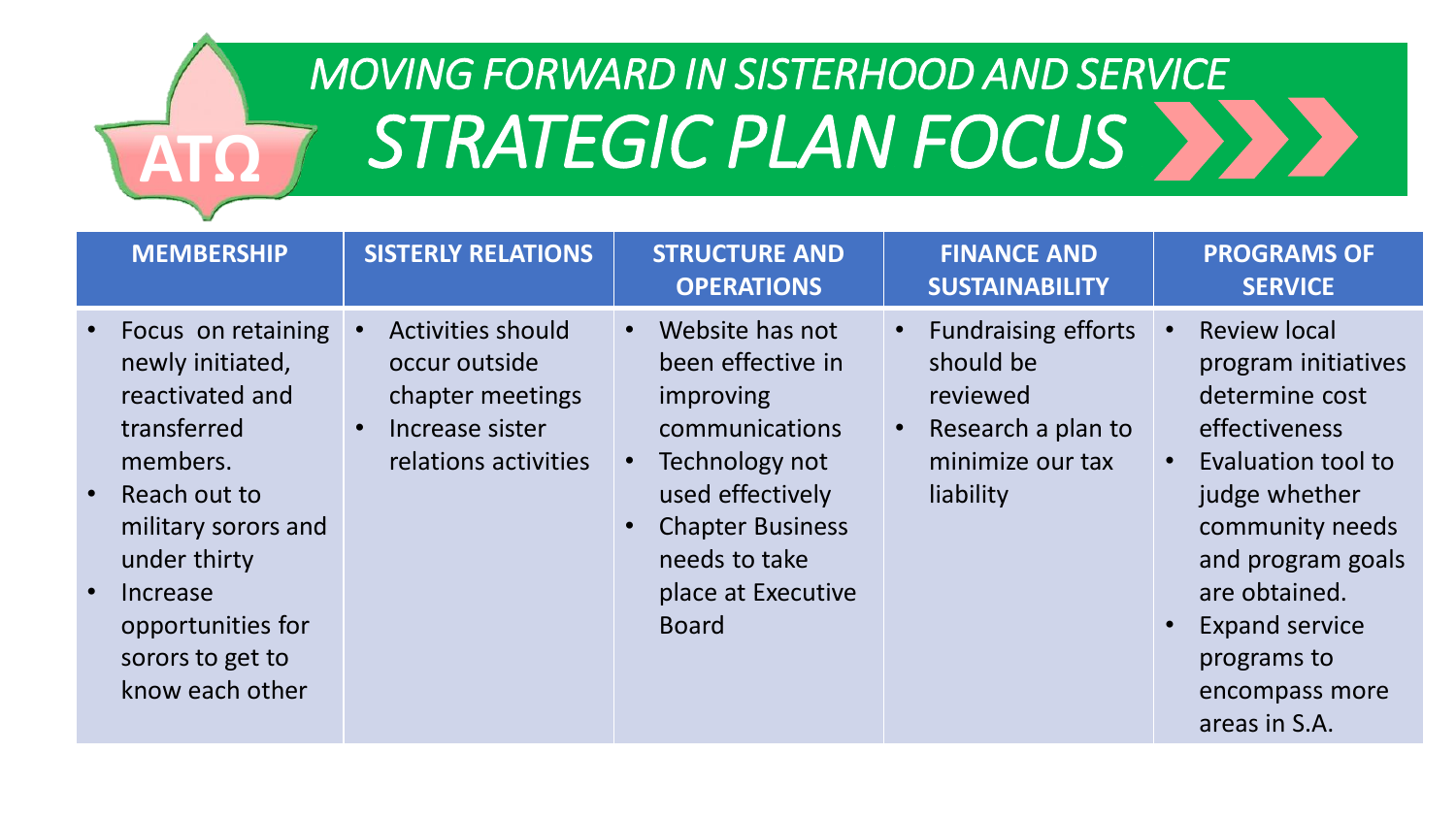#### **MEMBERSHIP MOVING FORWARD IN SISTERHOOD AND SERVICE**

| <b>Questions (8)</b>                    | <b>YES</b> | NΟ  | <b>Not</b><br><b>Sure</b> |
|-----------------------------------------|------------|-----|---------------------------|
| <b>REACTIVATION</b>                     | 61%        | 12% | 27%                       |
| <b>RETENTION</b>                        | 46%        | 22% | 32%                       |
| "Bridge the<br><b>GENERATIONAL GAP"</b> | 55%        | 28% | 17%                       |

MEMBERSHIP **GOAI** 

**Undertake initiatives that encourages communication, sisterliness and a collaborative working relationship among members.**



#### *Make Chapter Aware of reactivation activities*

- ➢ Pecunious Grammateus reported on number of sorors reactivated or transferred
- ➢ Membership Committee greeted visiting Sorors
- $\triangleright$  Sent notes, emails to visiting sorors
- $\triangleright$  Visiting sorors received info about dates of meetings
- ➢ Visiting sorors were either recognized on screen or in the Basileus' Comments at chapter meetings
- $\triangleright$  Provide reactivation activities (i.e. Soror Sunday, Bourbon Street, Club ASH)
- ➢ New Members Orientation Workshops

### *Create activities to bridge the generational gap*

 $\triangleright$  Incorporated Soror Carousals according to residential areas of sorors

#### *Retain members and make them feel special*

- ➢ 5 and 15-year sorors received pin and certificate
- $\triangleright$  Luggage Tags given to sorors that left the S.A. area
- ➢ Accolades received by Sorors were recognized in Basileus comments and highlighted on screen at chapter meeting
- $\triangleright$  The Military Committee was implemented to focus on our military sorors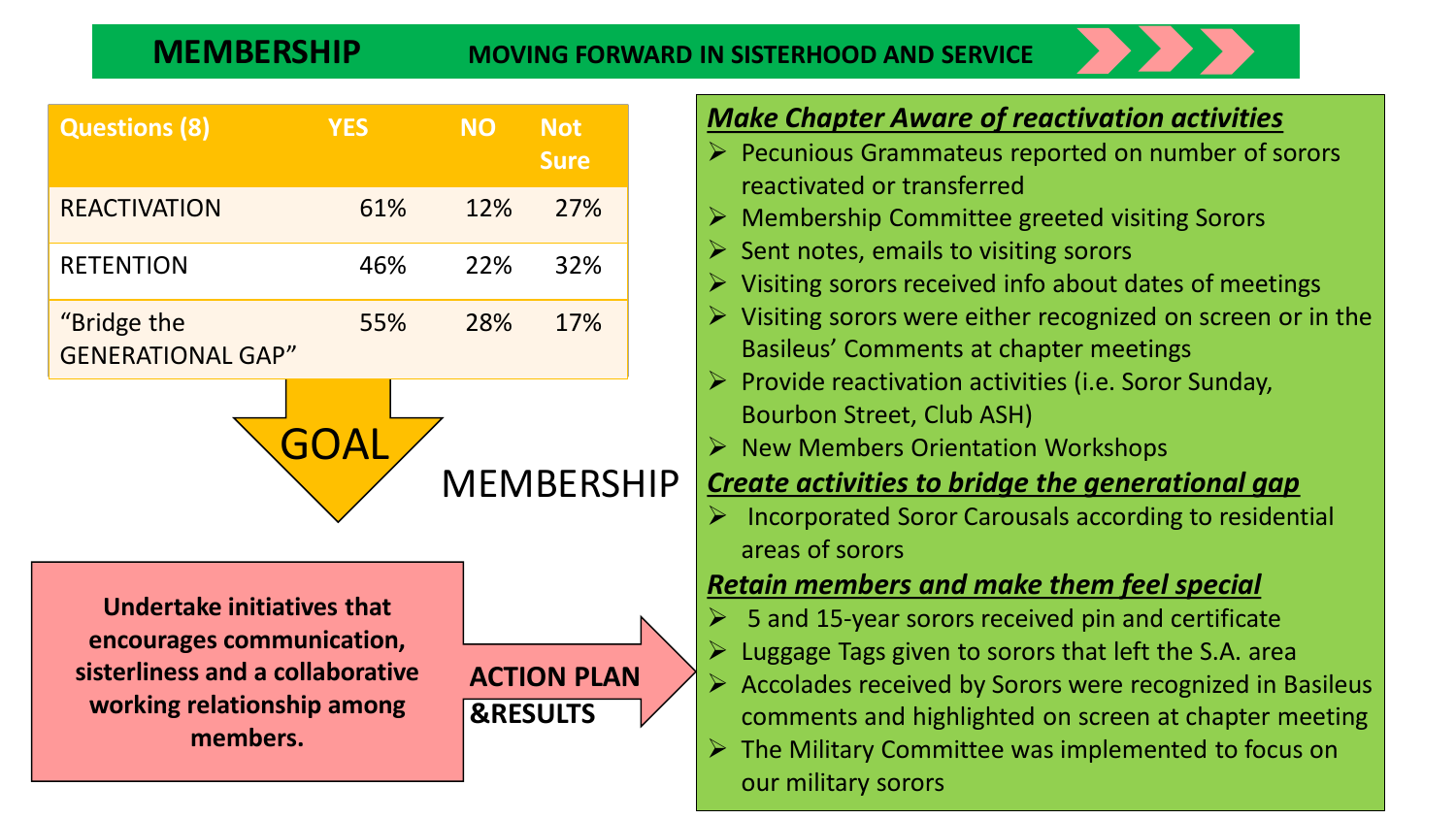**SISTERLY RELATIONS MOVING FORWARD IN SISTERHOOD AND SERVICE** 

| <b>Questions (10)</b>                                                                                 |     | <b>YES</b> | <b>NO</b> | Not<br><b>Sure</b> |
|-------------------------------------------------------------------------------------------------------|-----|------------|-----------|--------------------|
| <b>Effective communications</b>                                                                       |     | 70%        | 21%       | 9%                 |
| <b>Publicize activities</b>                                                                           |     | 63%        | - 24%     | 13%                |
| <b>Sisterly Relations activities improve</b><br>collaborative working relationships<br>among members. | 47% | 21%        | 32%       |                    |
| Listens to the concerns of its<br>membership.                                                         |     | 51%        | - 23%     | 26%                |
|                                                                                                       |     |            |           |                    |



**Undertake initiatives that encourages respect, a sense of unity and a collaborative working relationship among the members with the mission to promote sisterhood**



## **SISTERLY RELATIONS**

#### *Improve communication among chapter member*

- $\triangleright$  Sorors were made aware of activities through the chapter website, chapter calendar, social media, emails, texts and telephone tree.
- ➢ Basileus sent meeting docs monthly
- Event flyers were posted on the AT $\Omega$  website
- ➢ Technology Chairman presented workshop on how to navigate the chapter's website (March 2018)

#### *Improve working relationships among members.*

 $\geq$  85% of members participated in LNDS and chapter initiatives.

#### *Create opportunities for sorors to get to know one another*

- $\triangleright$  Monthly Sisterly Relations activities occurred at chapter meetings
- $\triangleright$  Sisterly Relations committee worked collaboratively with the Membership committee in planning activities outside of chapter meetings (i.e. movie and dinner outings, etc.)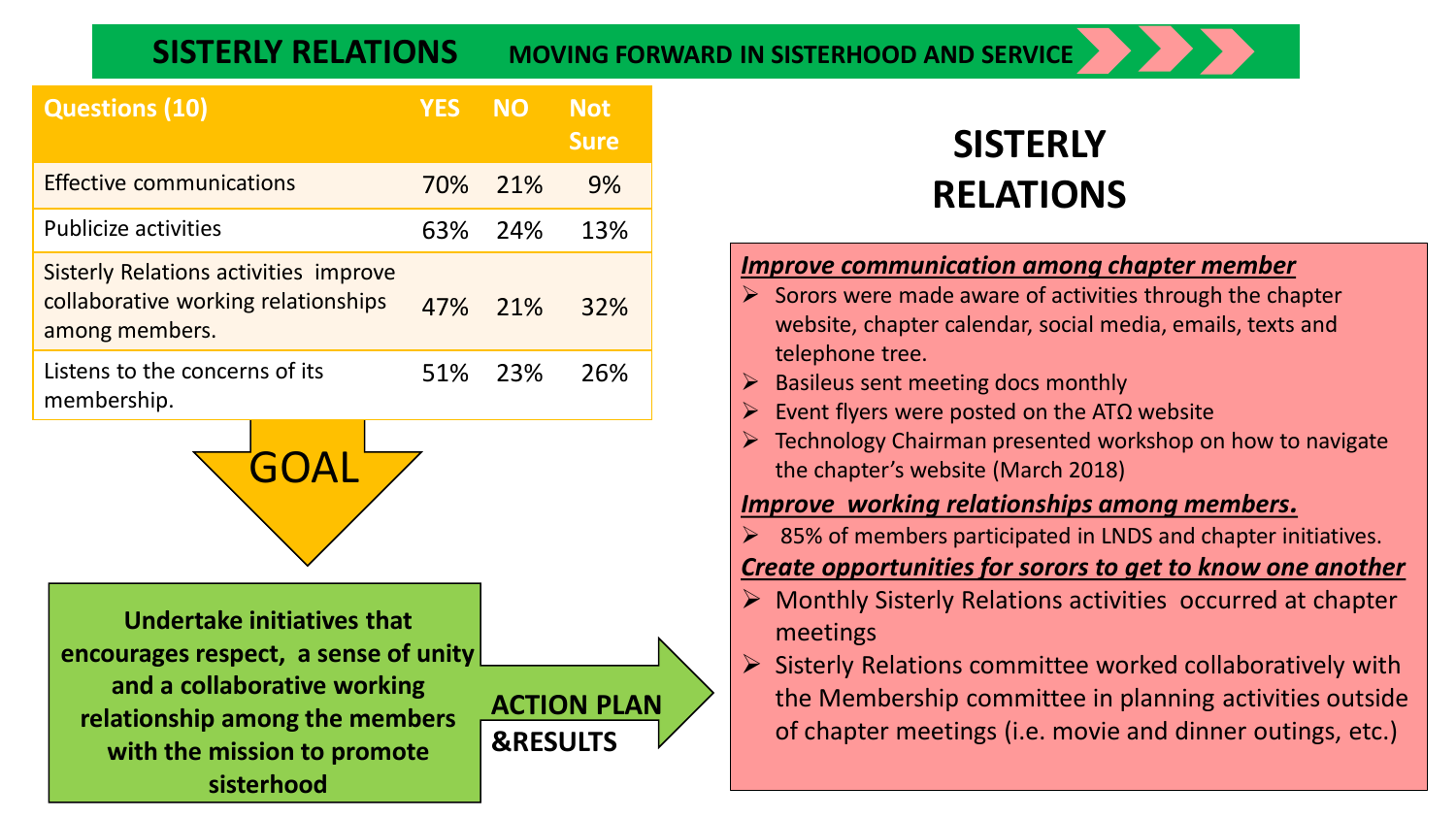#### **STRUCTURE & OPERATIONS MOVING FORWARD IN SISTERHOOD AND SERVICE**

| <b>Questions (6)</b>                                                              | <b>YES</b> | <b>NO</b> | <b>Not</b><br><b>Sure</b>                 |  |
|-----------------------------------------------------------------------------------|------------|-----------|-------------------------------------------|--|
| Reviews the Vision, Mission &<br>leadership roles of the<br>sorority and chapter. | 61%        | 12%       | 26%                                       |  |
| Chapter's website effective in<br>improving communication                         | 31%        | 33%       | 36%                                       |  |
| Leadership coaching/training<br>for members and officers.                         | 65%        | 16%       | 19%                                       |  |
|                                                                                   |            |           |                                           |  |
| G(A)                                                                              |            |           | <b>Structure and</b><br><b>Operations</b> |  |

#### *Ensure better communication on sorority and chapter vision, mission and leadership goals*

- $\triangleright$  Leadership Training in January
- $\triangleright$  Chapter Retreats
- ➢ Utilize "infomercials" on the video screen at chapter meetings during social hour
- $\triangleright$  Strategic Plan located on the chapter's website

*Provide education on leadership training for members* 

### *and new officers*

- $\triangleright$  Nominating Committee published upcoming elections in advance along with criteria for elected officers
- $\triangleright$  Committee forms are located on chapter's website (i.e. budget, event request, vouchers, agendas)

#### *Implement other methods of accepting payments*

 $\triangleright$  Financial officers have incorporated other methods of payment such as the "square" and PayPal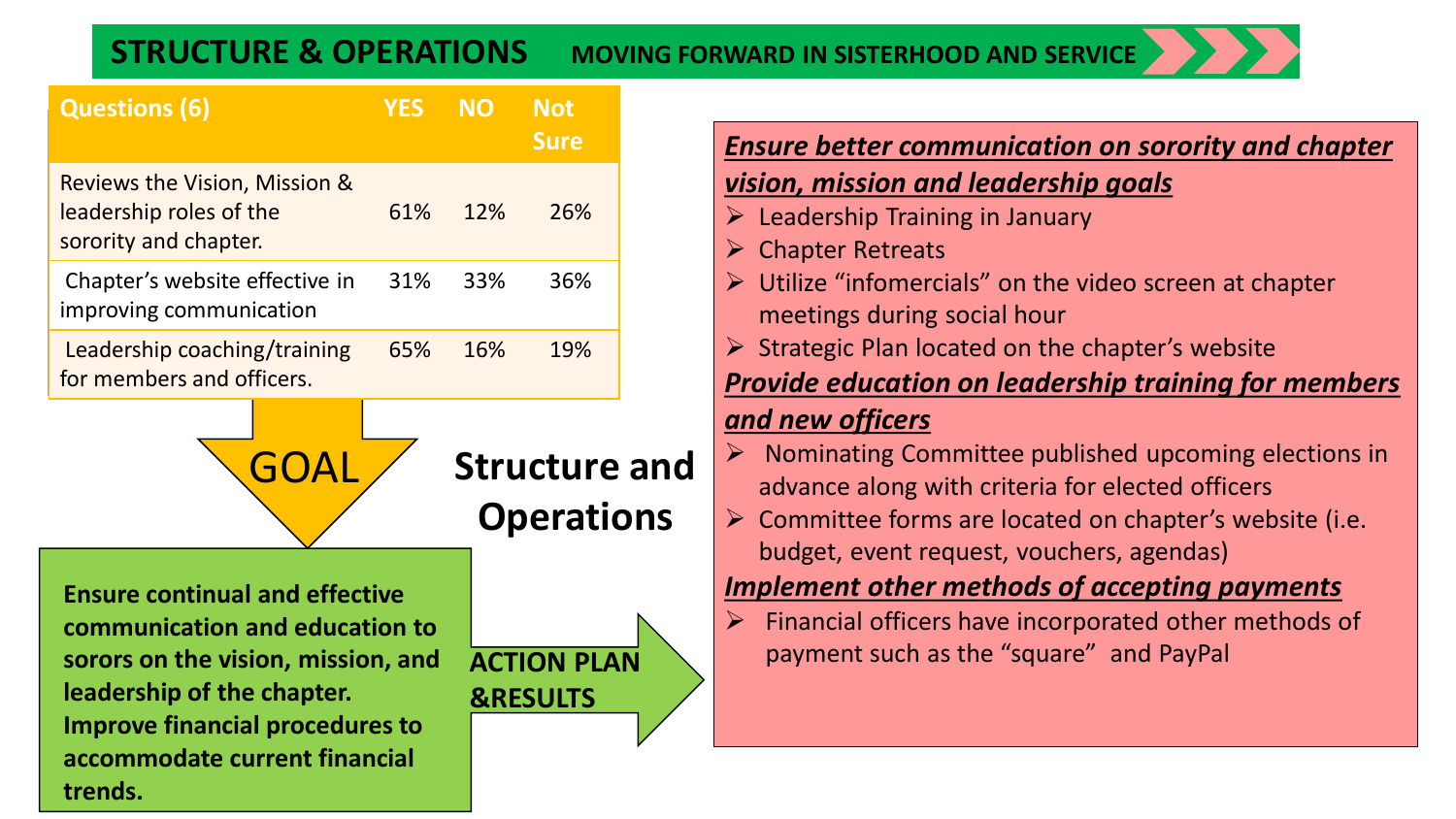#### **FINANCE & SUSTAINABLILTY MOVING FORWARD IN SISTERHOOD AND SERVICE**



WORK IN

| <b>Questions (5)</b>                                                                                      | <b>YES</b> | <b>NO</b>                                 | <b>Not</b><br><b>Sure</b> |  |
|-----------------------------------------------------------------------------------------------------------|------------|-------------------------------------------|---------------------------|--|
| Developed a marketing plan for<br>reaching funding sources and the<br>general public.                     | 36%        | 20%                                       | 44%                       |  |
| Effectively utilizes technology to<br>implement its marketing and<br>communication plans.                 | 44%        | 28%                                       | 28%                       |  |
| <b>Finance and</b><br>GOA<br><b>Sustainability</b>                                                        |            |                                           |                           |  |
| Develop, create and<br>implement a marketing plan<br>to improve AT $\Omega$ Chapter's<br>financial status |            | <b>ACTION PLAN</b><br><b>&amp;RESULTS</b> |                           |  |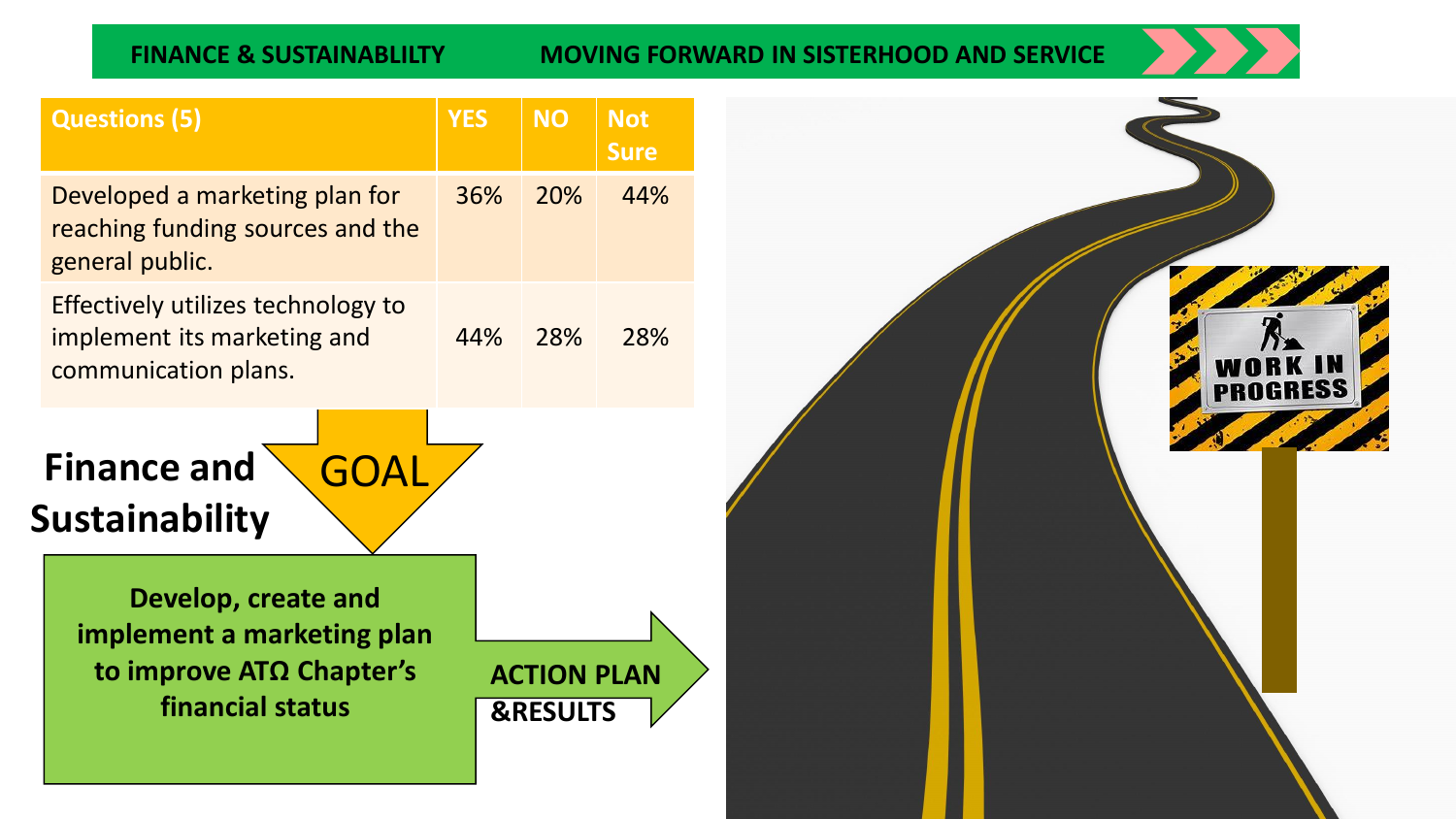## **Finance and Sustainability**

**Maintain and improve ATΩ Chapter's financial status** 

### *Research and implement financial procedures to minimize federal tax liability*

 $\triangleright$  Implemented procedures that do not detrimentally affect chapter operations by moving programming to SAIEF

**SUCCESS AHEAD** 

➢ Minimized our tax liability (no taxes in 2016, 2018 and minimal in 2019)

### *Continue to improve financial status*

➢ Purchased 2.9 acres of land across from Roseville

#### *Obtained other funding sources*

 $\triangleright$  SAIEF wrote grants to obtain funding for two of our local programs; Mahogany Brain Challenge and the Summer Reading Program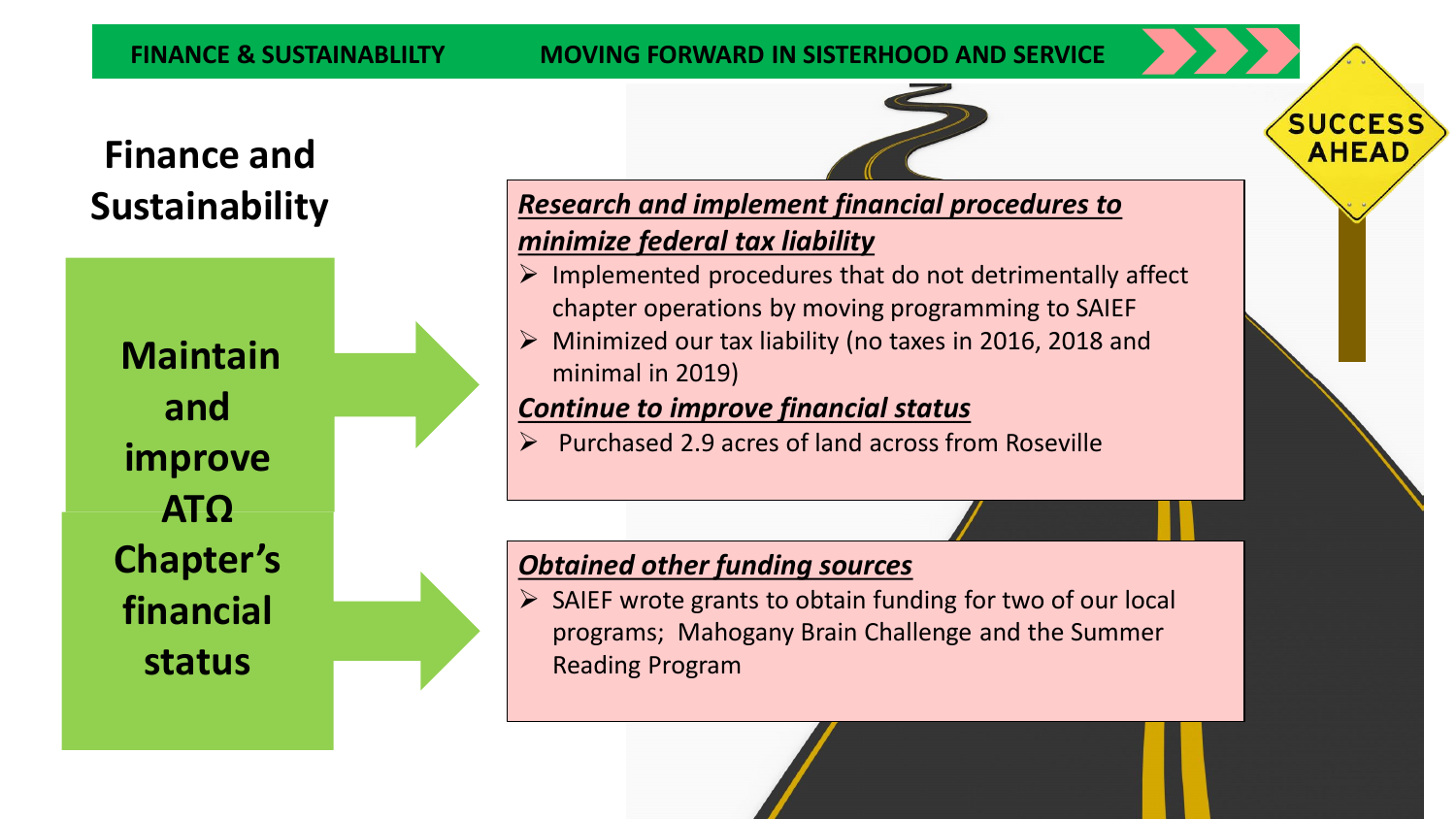

| <b>Questions (4)</b>                                                                                                                        | <b>YES</b> | <b>NO</b>           | <b>Not</b>         |
|---------------------------------------------------------------------------------------------------------------------------------------------|------------|---------------------|--------------------|
|                                                                                                                                             |            |                     | <b>Sure</b>        |
| <b>Implemented LNDS initiatives</b>                                                                                                         | 83%        | 5%                  | 12%                |
| Programs are reflective of the<br>sorority's mission and vision                                                                             | 89%        | 6%                  | 5%                 |
| programs contribute and to the<br>community we serve                                                                                        | 89%        | 6%                  | 5%                 |
| Members supported programs                                                                                                                  | 92%        | 6%                  | 2%                 |
| <b>Programs of</b><br>$\overline{\mathsf{GL}}$<br><b>Service</b>                                                                            |            |                     |                    |
| <b>Continue to Implement program</b><br>activities and or events that fully<br>support the international<br>program focus and local chapter |            | <b>&amp;RESULTS</b> | <b>ACTION PLAN</b> |

| <b>Encourage participation, support and implementation</b><br>of programs that reflects the sorority's mission and |
|--------------------------------------------------------------------------------------------------------------------|
| <b>vision</b>                                                                                                      |
| $\triangleright$ Utilized committee sign-up forms at the beginning of<br>each year                                 |
| Utilized chapter calendar to make sorors aware of<br>$\triangleright$<br>committee meetings and events             |
| Committee chairs give report at Executive Board and<br>$\blacktriangleright$<br><b>Chapter meetings</b>            |
| <b>Ensure documentation of program activities</b>                                                                  |
| Sign in sheets for Sorors at program activities                                                                    |
| Documentation of program activities submitted to AKA<br>$\triangleright$<br>on-line reporting                      |
| <b>Publicized our programs of service</b>                                                                          |
| <b>Ivy Leaf</b>                                                                                                    |
| Local media                                                                                                        |
| Participation in awards at Regional Conferences                                                                    |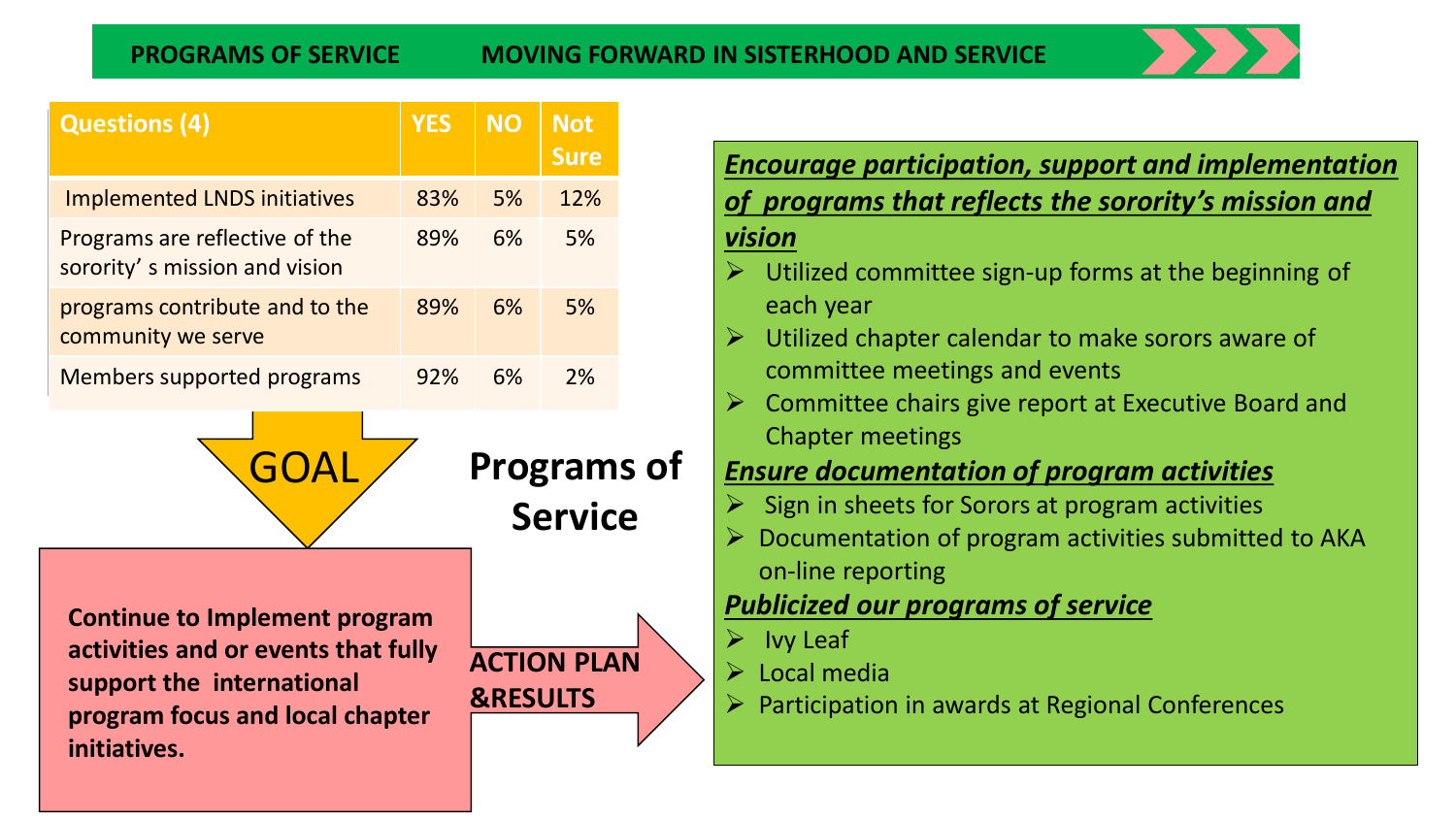# *MOVING FORWARD IN SISTERHOOD AND SERVICE* **ΑΤΩ** *COMMITTEE*

### **STRATEGIC PLANNING COMMITTEE MEMBERS**

**2015 - 2018**

Mary J. Taylor – Chairman H. Donna Millhouse – Basileus Marilyn Stanton-White – First Anti-Basileus

O. Raye Adkins Jessica Hannah Gratches Propps Claudette Anderson Joann Harris Rebecca Robinson Tanya Anderson Linda Harrison Lewis Crystal Spears Annette Burleson Angela Johnson Sharon Swisher Edithe Cole **Emma Johnson** LaNell Taylor Sara Spears Cook Sandra Jolla Marlene Teal Sharon Crockett-Ray Tangela Mills Barbara Walker

Maria Greene Hilda Penn Janice E. Wilson

Melanie Cowart Kim Jordan Elizabeth "Mona" Vallery